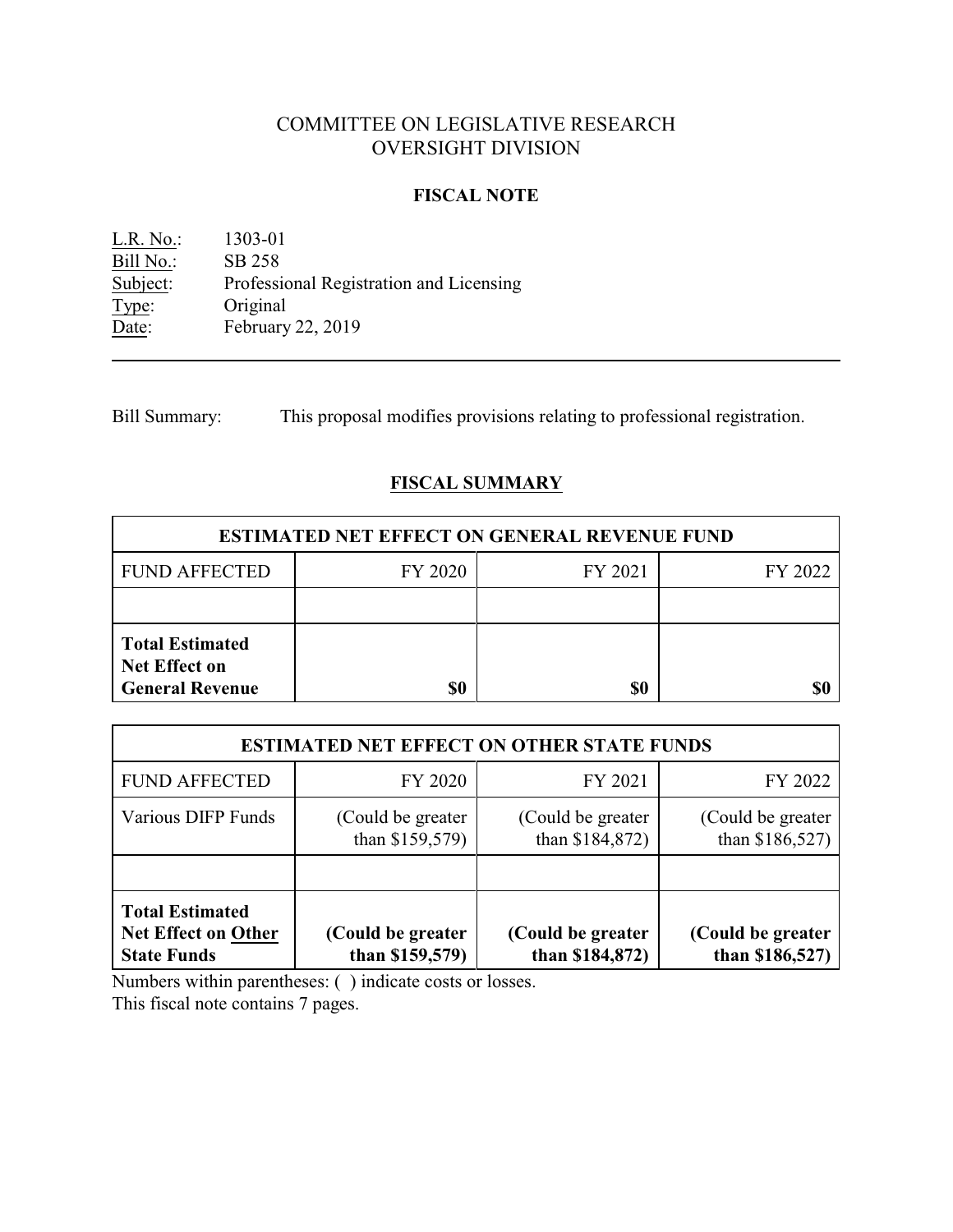L.R. No. 1303-01 Bill No. SB 258 Page 2 of 7 February 22, 2019

| <b>ESTIMATED NET EFFECT ON FEDERAL FUNDS</b>                        |         |         |         |  |
|---------------------------------------------------------------------|---------|---------|---------|--|
| <b>FUND AFFECTED</b>                                                | FY 2020 | FY 2021 | FY 2022 |  |
|                                                                     |         |         |         |  |
|                                                                     |         |         |         |  |
| <b>Total Estimated</b><br>Net Effect on All<br><b>Federal Funds</b> | \$0     | \$0     |         |  |

| <b>ESTIMATED NET EFFECT ON FULL TIME EQUIVALENT (FTE)</b>    |              |         |         |  |
|--------------------------------------------------------------|--------------|---------|---------|--|
| <b>FUND AFFECTED</b>                                         | FY 2020      | FY 2021 | FY 2022 |  |
| <b>Various DIFP Funds</b>                                    | 2 FTE        | 2 FTE   | 2 FTE   |  |
|                                                              |              |         |         |  |
| <b>Total Estimated</b><br><b>Net Effect on</b><br><b>FTE</b> | <b>2 FTE</b> | 2 FTE   | 2 FTE   |  |

 $\boxtimes$  Estimated Net Effect (expenditures or reduced revenues) expected to exceed \$100,000 in any of the three fiscal years after implementation of the act.

| <b>ESTIMATED NET EFFECT ON LOCAL FUNDS</b> |         |         |         |
|--------------------------------------------|---------|---------|---------|
| <b>FUND AFFECTED</b>                       | FY 2020 | FY 2021 | FY 2022 |
| <b>Local Government</b>                    | \$0     | \$0     | \$0     |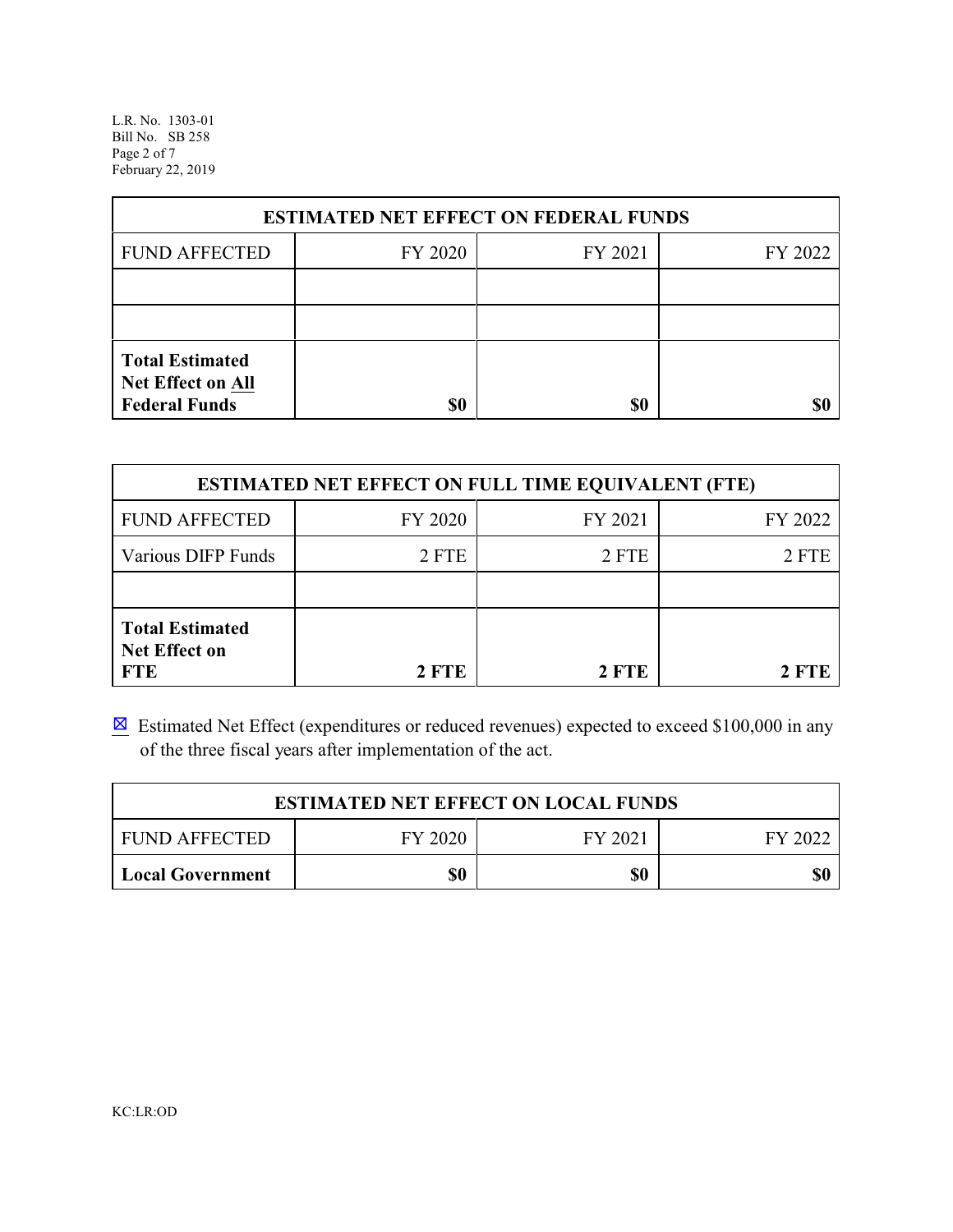## **FISCAL ANALYSIS**

## ASSUMPTION

#### *Section 324.019*

Officials from the **Department of Insurance, Financial Institutions and Professional Registration (DIFP)** assume this proposal requires that seventeen state licensing authorities list the specific criminal convictions that could disqualify an applicant from receiving a license. Further, these licensing authorities shall only list criminal convictions that are specific and directly related to the duties and responsibilities for the licensed occupation. Currently no such list exists. As a result, the department would need ongoing attorney services for licensing authorities to develop the list and determine which convictions are "specific and directly related" to the type of license being applied for. Legal staff would also be required to research all criminal conviction types from each of the other states to determine if they are relevant to the license type being applied for. In order to maintain a list that is accurate and up-to-date, continuous research regarding various state conviction definitions will be required. The "list" must be maintained as promulgated regulations or it would constitute an unpromulgated rule. Accordingly, legal staff would be essential in promulgating rules for these licensing authorities within the department. The department estimates at least \$159,579 in additional FTE or legal contract costs annually (estimating two attorney FTE at \$59,124 annually or work in the affected boards in the department) to various department funds annually for this work. The exact costs could be greater. The department would need to request additional FTE and/or expense appropriation through the budget process to handle this additional workload.

Based on their response, **Oversight** assumes the DIFP will need at least 2 attorneys and may or may not incur additional unknown cost for either or both contracting and additional legal staff as a result of this proposal. Oversight will reflect the estimated DIFP cost as (Could be greater than \$159,579) in FY 2020, (Could be greater than \$184,872) in FY 2021 and (Could be greater than \$186,527) in FY 2022.

Officials from the **Office of Administration** - **Administrative Hearing Commission**, the **Department of Revenue**, the **Department of Health and Senior Services**, the **Department of Natural Resources**, the **Department of Agriculture**, the **Department of Transportation** and the **Department of Public Safety** - **Missouri Highway Patrol** each assume the proposal will have no fiscal impact on their respective organizations.

Officials from the **St**. **Francois County Assessor**, **City of Springfield**, **City of Columbia**, **Monroe County Assessor** and **Kansas City** each assume the proposal will have no fiscal impact on their respective organizations.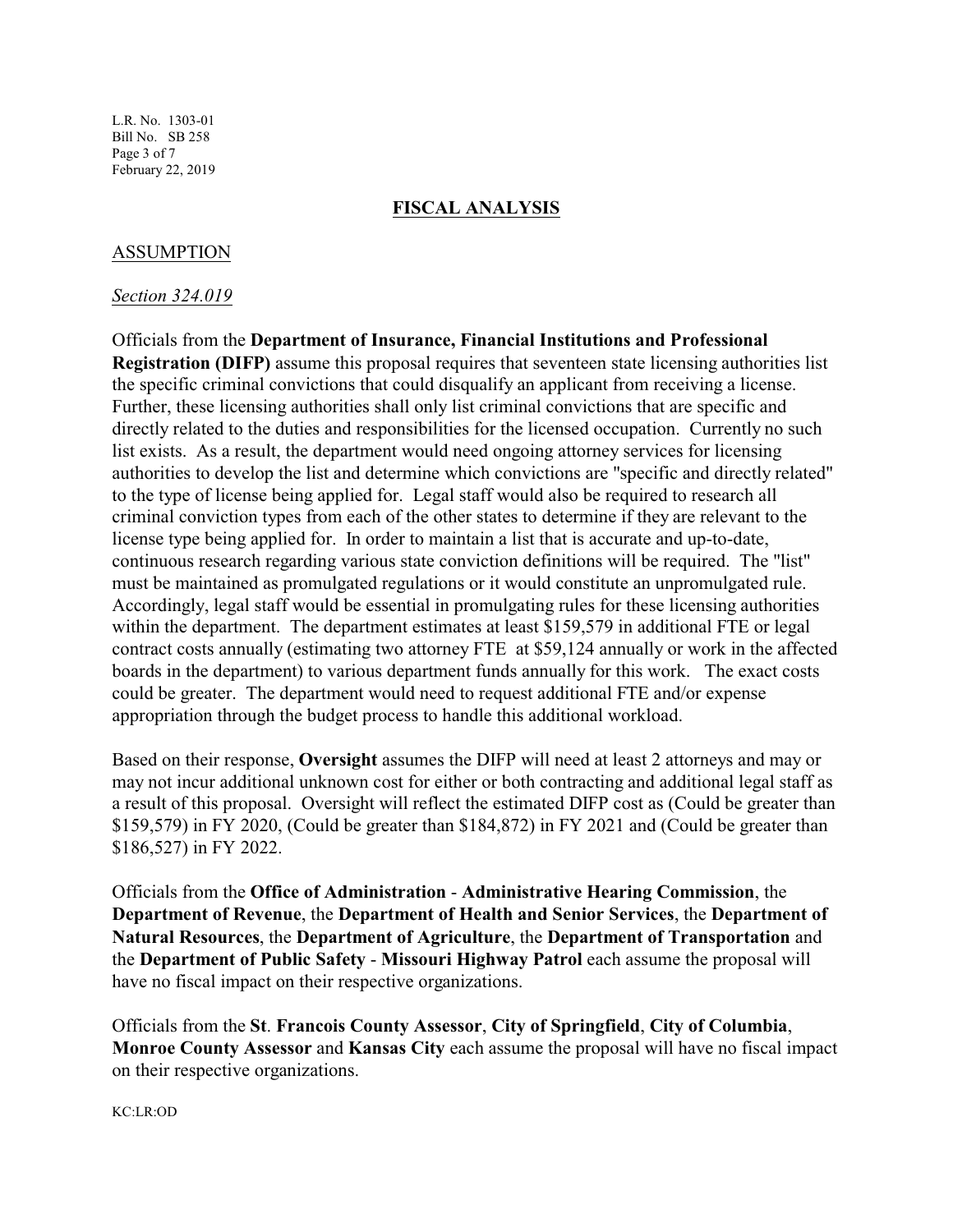L.R. No. 1303-01 Bill No. SB 258 Page 4 of 7 February 22, 2019

### ASSUMPTION (continued)

**Oversight** notes that the above mentioned agencies have stated the proposal would not have a direct fiscal impact on their organization. Oversight does not have any information to the contrary. Therefore, Oversight will reflect a zero impact on the fiscal note.

**Oversight** only reflects the responses that we have received from state agencies and political subdivisions; however, other cities and counties were requested to respond to this proposed legislation but did not. For a general listing of political subdivisions included in our database, please refer to [www.legislativeoversight.mo.gov.](http://www.legislativeoversight.mo.gov.)

| FISCAL IMPACT - State Government                         | FY 2020<br>$(10 \text{ Mo.})$     | FY 2021                           | FY 2022                           |
|----------------------------------------------------------|-----------------------------------|-----------------------------------|-----------------------------------|
| <b>VARIOUS DIFP FUNDS</b>                                |                                   |                                   |                                   |
| Cost - DIFP                                              |                                   |                                   |                                   |
| <b>Salaries</b>                                          | $(\$98,540)$                      | (\$119,430)                       | (\$120,625)                       |
| <b>Fringe Benefits</b>                                   | $(\$51,045)$                      | $(\$61,614)$                      | $(\$61,978)$                      |
| <b>Equipment and Expense</b>                             | (\$9,994)                         | (\$3,828)                         | (\$3,924)                         |
| Other Fund Cost (Additional FTE or                       | \$0 to                            | \$0 to                            | $$0$ to                           |
| Legal Contract Cost for listing criminal                 | (Unknown)                         | (Unknown)                         | (Unknown)                         |
| convictions)                                             |                                   |                                   |                                   |
| <b>Total Cost - DIFP</b>                                 | (Could be                         | (Could be                         | (Could be                         |
|                                                          | greater than                      | greater than                      | greater than                      |
|                                                          | \$159,579)                        | \$184,872)                        | \$186,527                         |
| FTE Change - DIFP                                        | 2 FTE                             | 2 FTE                             | 2 FTE                             |
| <b>ESTIMATED NET EFFECT TO</b>                           | (Could be                         | (Could be                         | (Could be                         |
| <b>VARIOUS DIFP FUNDS</b>                                | greater than<br><u>\$159,579)</u> | greater than<br><u>\$184,872)</u> | greater than<br><u>\$186,527)</u> |
| Estimated Net FTE Change to Various<br><b>DIFP</b> Funds | 2 FTE                             | 2 FTE                             | 2 FTE                             |
| FISCAL IMPACT - Local Government                         | FY 2020<br>$(10 \text{ Mo.})$     | FY 2021                           | FY 2022                           |
|                                                          | <u>\$0</u>                        | <u>\$0</u>                        | <u>\$0</u>                        |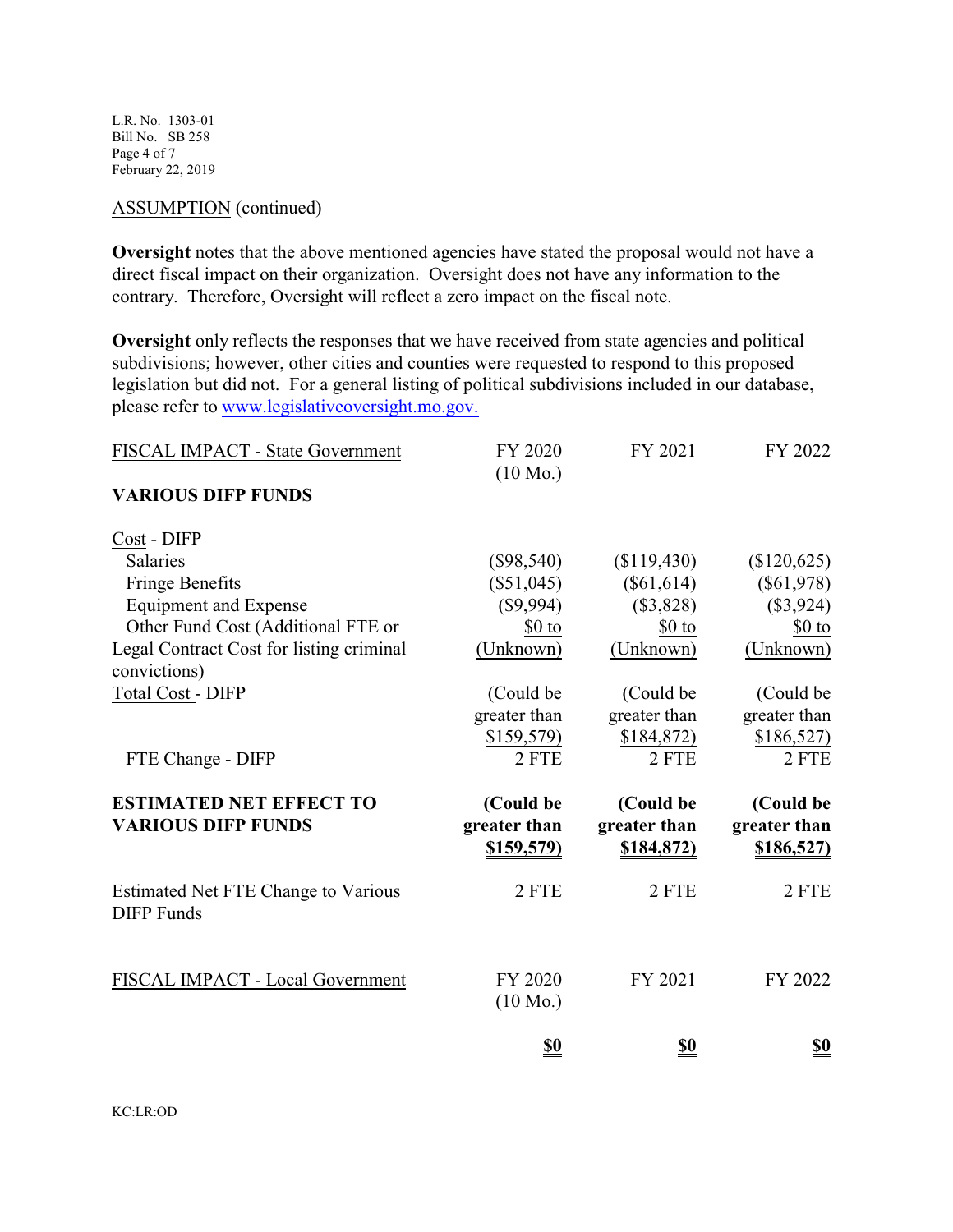L.R. No. 1303-01 Bill No. SB 258 Page 5 of 7 February 22, 2019

## FISCAL IMPACT - Small Business

No direct fiscal impact to small businesses would be expected as a result of this proposal.

## FISCAL DESCRIPTION

Under this act, all state and political subdivision licensing authorities are required to explicitly list the specific criminal offenses, civil penalties or judgments, or disciplinary actions taken by other licensing authorities that would disqualify an applicant from receiving a license.

Beginning August 28, 2019, applicants for licensure who have pleaded guilty to, entered a plea of nolo contendere to, or been found guilty of any offenses set forth in the act may be considered by licensing authorities to have committed a criminal offense that directly relates to the duties and responsibilities of a licensed profession.

Any requirement of a licensing authority that assesses the character or moral fitness of the applicant for licensure shall be limited to consideration of the criminal offenses, civil penalties or judgments, or disciplinary actions taken by other licensing authorities. If an applicant is denied licensure under this act, the applicant may appeal the decision and request a hearing before the licensing authority, which may reverse its initial decision.

Licensing authorities shall meet these licensing requirements within 10 months of August 28, 2019.

If the state, on or after August 28, 2019, requires a license to practice an occupation or profession for which no license was required before August 28, 2019, the licensing authority shall establish a list of disqualifying criminal offenses and ensure that its consideration of moral fitness is limited in accordance with this act.

The provisions of this act shall only apply to the professions and occupations set forth in the act.

Provisions of law relating to the denial of licensure, denial of license renewal, or revocation of a certificate of registration based on a crime or offense involving moral turpitude are repealed for the following occupations and professions:

- **Acupuncturists**;
- Appraisers;
- **Athlete Agents**;
- Barbers;
- Behavior Analysts;

KC:LR:OD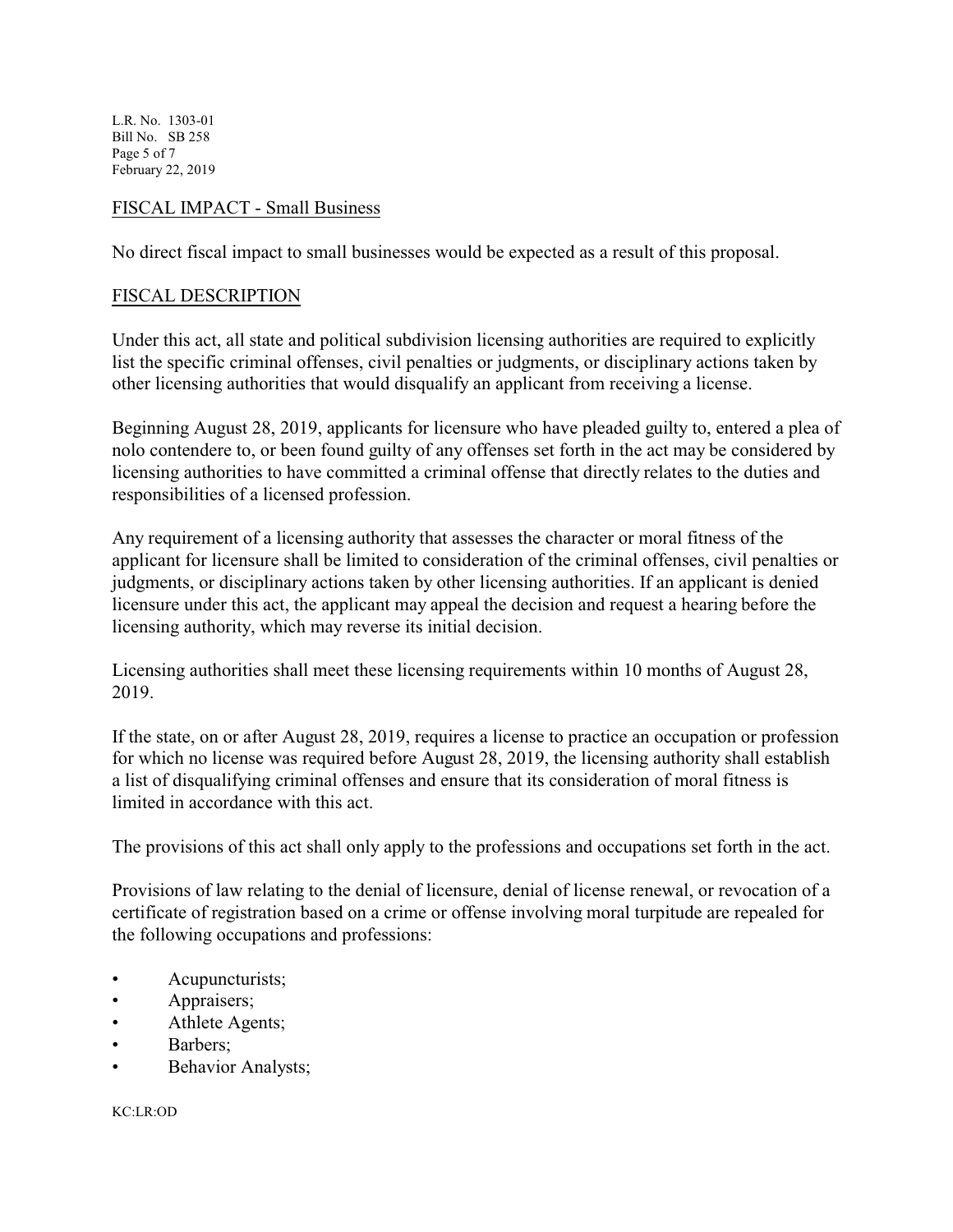L.R. No. 1303-01 Bill No. SB 258 Page 6 of 7 February 22, 2019

## FISCAL DESCRIPTION (continued)

- Boxing and Wrestling;
- Cosmetologists;
- Dietitians;
- Endowed Care Cemetery Operators;
- Geologists;
- Hearing Instrument Specialists;
- Marital and Family Therapists;
- Occupational Therapists;
- Private Investigators;
- Professional Counselors;
- Social Workers; and
- Tattooing, Branding, and Body Piercing.

This legislation is not federally mandated, would not duplicate any other program and would not require additional capital improvements or rental space.